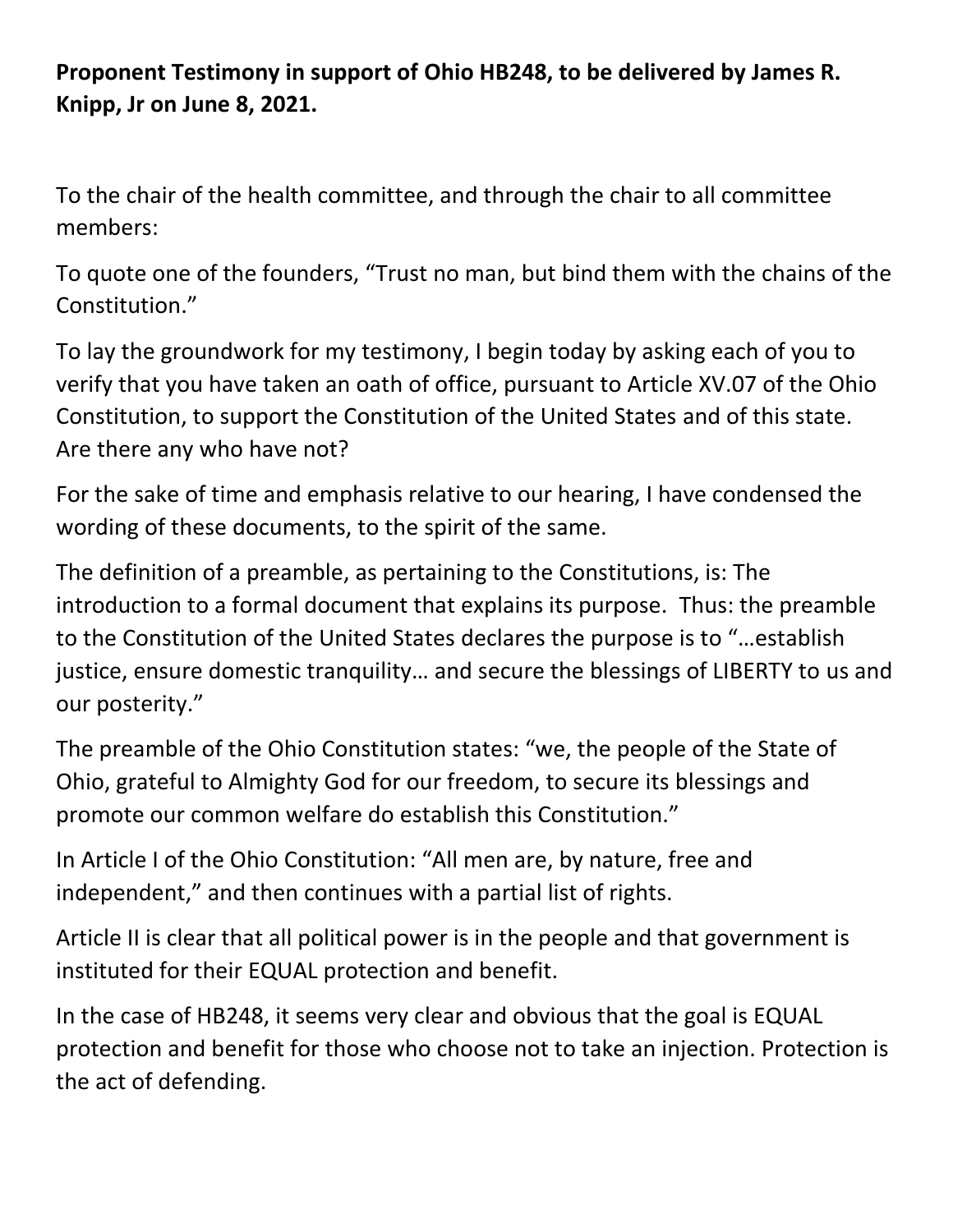So, how does a representative government honor their oath to provide EQUAL protection and benefit? Insure domestic tranquility? Secure the blessings of liberty? That should be a question of utmost importance to you all.

Dr. Erika Smith, to whom I give thanks for her testimony, referenced her ancestors' struggle for EQUAL protection. During the struggles that they endured, and for which many gave their lives, they did not have EQUAL protection; and did we see domestic tranquility? No! Have we learned nothing from the struggles of the past?

During the 1930s in Germany, we see the Jewish people being depicted as dangerous, dirty and subhuman; forced to wear an identifying star so that the "pure race" could easily hate them. They were literally branded and sent to death camps. Hitler used mass propaganda to perform menticide (the deliberate destruction of the person or group's mind[s]) on the people of Germany to gain their support in exterminating that race. We are just 8 days removed from a "national" day of observance, dedicated in part to the soldiers of the states who, literally, paid for the PROTECTION and liberation of the Jews with their lives. It is vital to remember that because of what happened in Nazi Germany, the Nuremberg code was established - which prohibits coerced medical procedures. HAVE WE LEARNED NOTHING FROM THE PAST?! Is it not painfully obvious, based on the division of our society, what HB248 is designed to prevent? Do you not see the danger, have you not learned the lessons from history, in allowing the requirement of proof of medical treatment or inoculation as basis for EQUAL treatment in society?

So, the question presents again: How does a representative government honor their oath to provide EQUAL protection and benefit?

In preparation for my testimony, I found this quote that is so applicable: "For safeguarding liberty, it is essential that there should be no class of privileged persons in society. Liberty can exist only when equal rights are granted and guaranteed to ALL the people without any discrimination. Grant of special privileges and rights to any class is ALWAYS against the spirit of liberty."

So, again I ask: How does a representative government honor their oath to provide EQUAL protection and benefit? Especially in a society that has been so deeply divided by propaganda. (Whenever there is censorship, or the silencing of